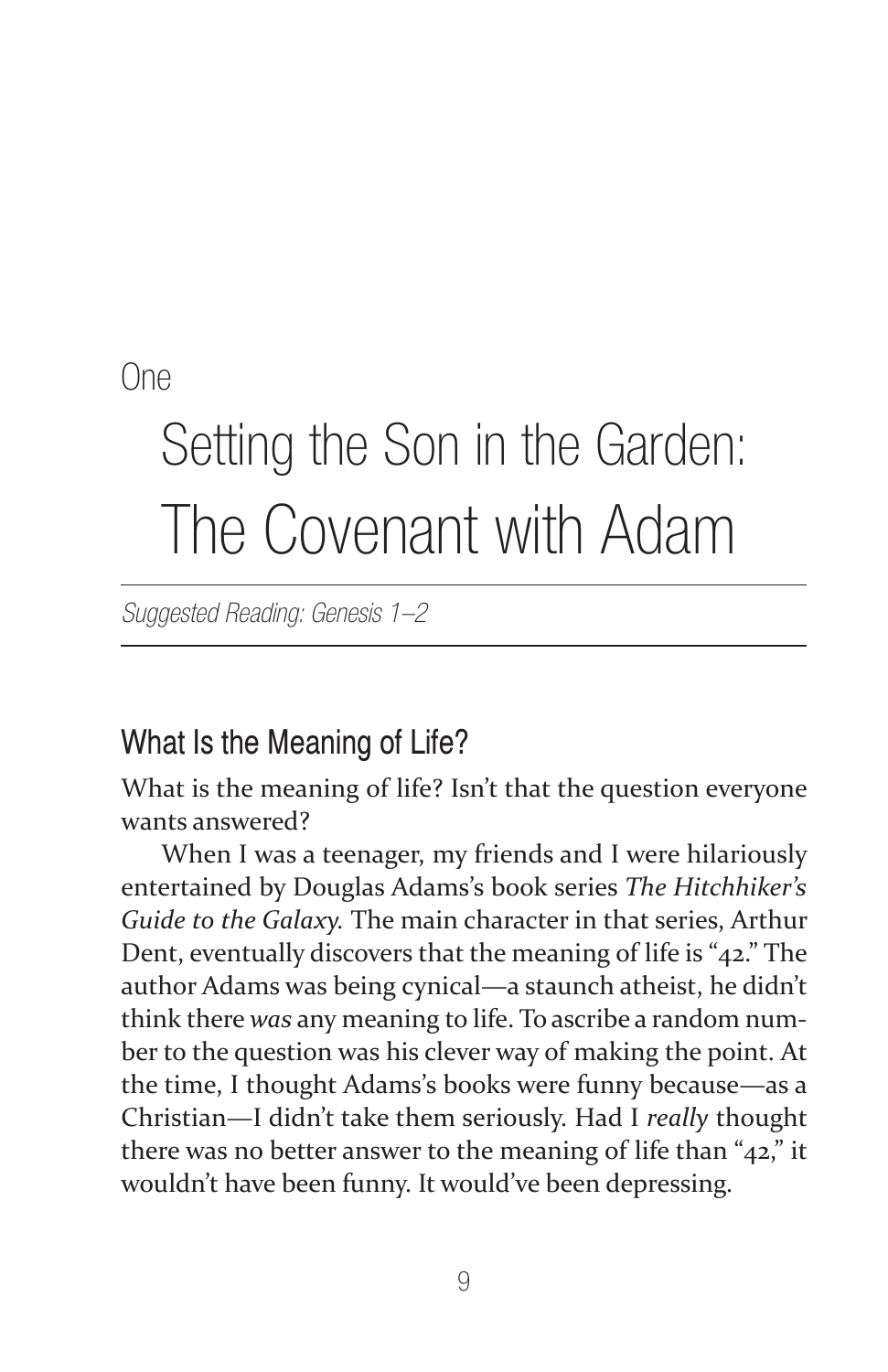The search for meaning in life is related to the search for our origins. "Why are we here?" is tied up with "Where did we come from?" People have always been fascinated with genealogies—at least with their own. I remember the amazement I felt when my oldest uncle gave my family a copy of the Bergsma genealogy he had constructed—a narrow role of paper several feet in length, tracing our ancestors back to strange-named and long-forgotten Dutch farmers and merchants of the 1700s. There was even a hint that we might have some blood in common with the Dutch royal family.

Nowadays, the Internet boasts several sites that will help you trace your ancestry, and they do brisk business. Why? Why do people even care who their forefathers and foremothers were?

Somehow, knowing where we came from helps us figure out where we ought to go. Knowing one's ancestors gives meaning to one's life here and now.

Maybe that's why the Bible devotes a fair amount of space telling us about our first father, Adam, and his wife, our first mother, Eve. The Bible is pretty specific about the reasons Adam was made and what his role in the universe was to be. Moreover, Adam was and is a model for all of us. The purpose (or meaning) of his life remains the purpose of each of our lives.

Before we take a look at the purpose (or *purposes*) of Adam's life, bear with me for a moment while we sketch in some background. After all, Adam wasn't the first thing God created.

## The Creation Week: Building a Temple

Everyone knows about the "six days of creation" described in the book of Genesis. Usually the subject comes up nowadays when people discuss "Creationism" versus "Darwinism,"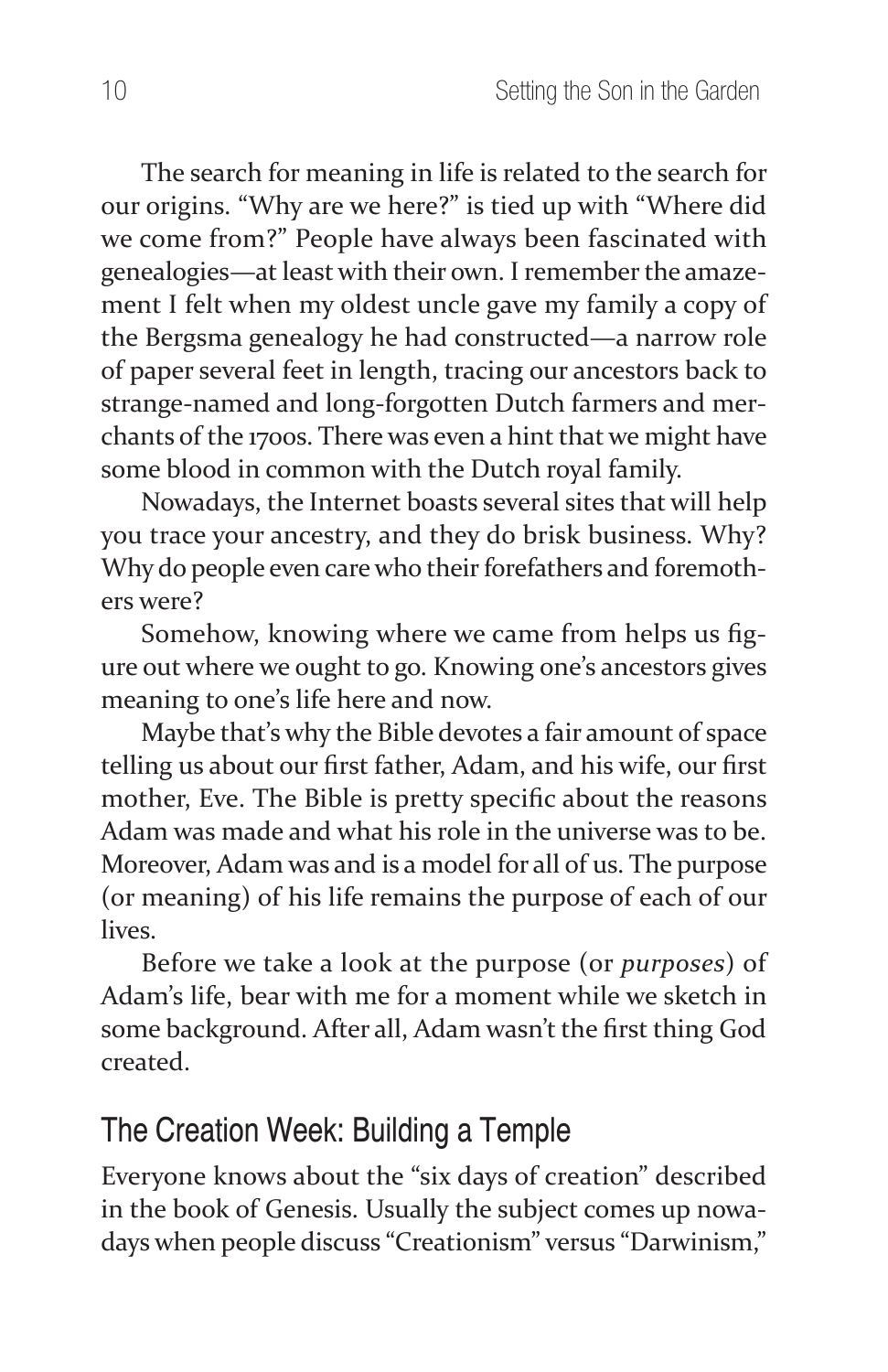or when local or statewide school boards have to decide on science texts and standards for the public schools. People naturally want to ask, "Are these six days literal?" "Is the earth really so young?" "How does this story square with the Big Bang and evolution?"

Those are all good questions, but we need to put them on the back burner for the moment because those are not the primary questions the writer of Genesis wanted to answer. Instead, the inspired author wanted to teach us something about the purpose for which God made the world in the first place. The Bible begins with a summary statement: "In the beginning God created the heavens and the earth" (Gn 1:1). Then it gets into the specifics of how God went about it.

The next verse says, "And the earth was formless and void, and darkness was over the face of the waters" (Gn 1:2). The picture here is of a world—or universe—that exists, but is not finished yet. It has two problems: it is "formless" and "void."

Genesis was written in Hebrew, and in Hebrew the words "formless and void" make the fun phrase "tohu wabohu"—it is a rhyming phrase that describes a situation of chaos, like our phrase "higgledy-piggledy." More specifically, "tohu" means "formless," that is, "unformed" or "unshaped." "Bohu," on the other hand, means "void" or "empty."

So, God calls the cosmos into existence, but it has two "problems": it is unformed and empty. It needs to be formed and filled. That is what God sets out to do in the following six days.

It's not too hard to draw this out. Drawing helps us remember things and makes it easier to explain it to others, like your kids, a catechism class, or even your spouse. (By the way, when you draw the sketches in this book yourself, it's best to use something that erases, because sometimes the figures change as they're being filled out.)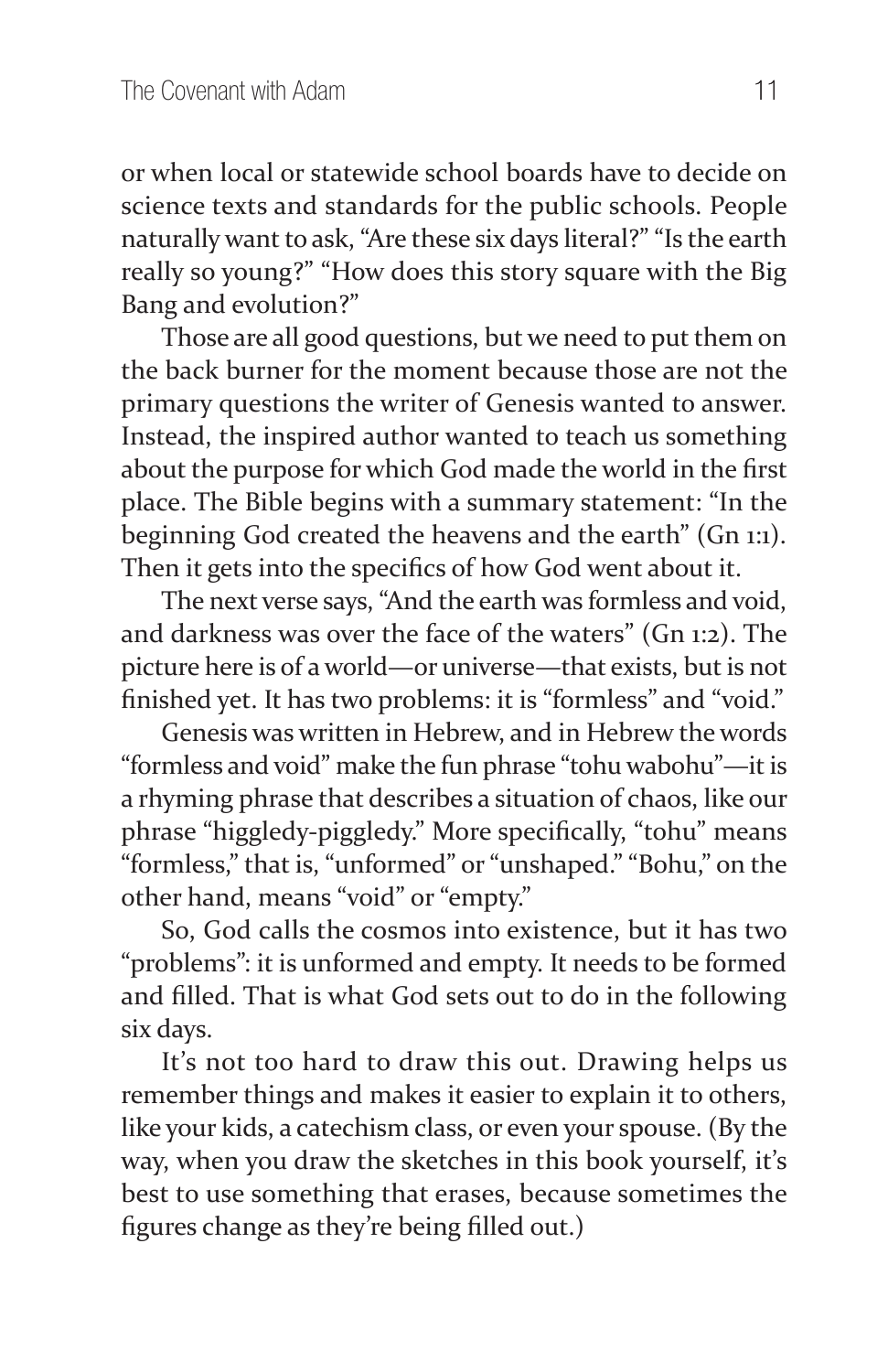To illustrate the days of creation, let's draw a tall box and divide it into six squares. Make the box as big as you can because we'll need to draw inside each square:

Now number the squares one through six starting in the bottom left-hand corner, like so:

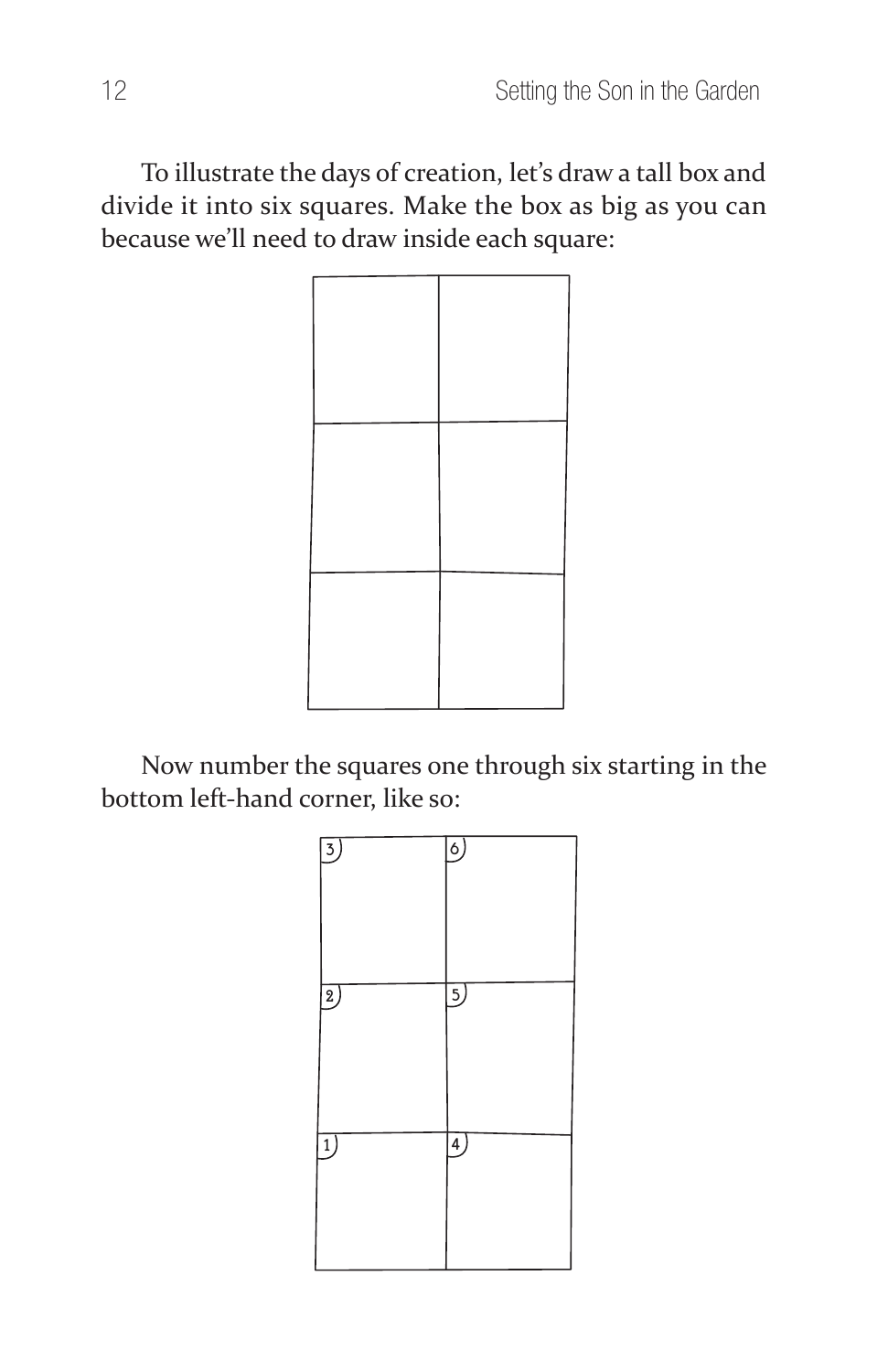Now, the squares on the left-hand side (boxes 1–3) represent the first three days of creation, in which God addresses the "problem" of formlessness. He is going to form and shape the creation, starting on the first day, when he creates the light and the darkness, calling the one "day" and the other "night."

This is easy to illustrate. Just cut square one in half diagonally. Fill in the bottom half with the side of your pencil.



There. You have just illustrated the first day, the creation of light and dark, day and night. This is the creation of "Time," so write the word "Time" to the side of your diagram like so:



On the second day, God creates the great expanses of space, the skies, and the seas. These are not difficult to sketch. For the sea, make a squiggly line like so:

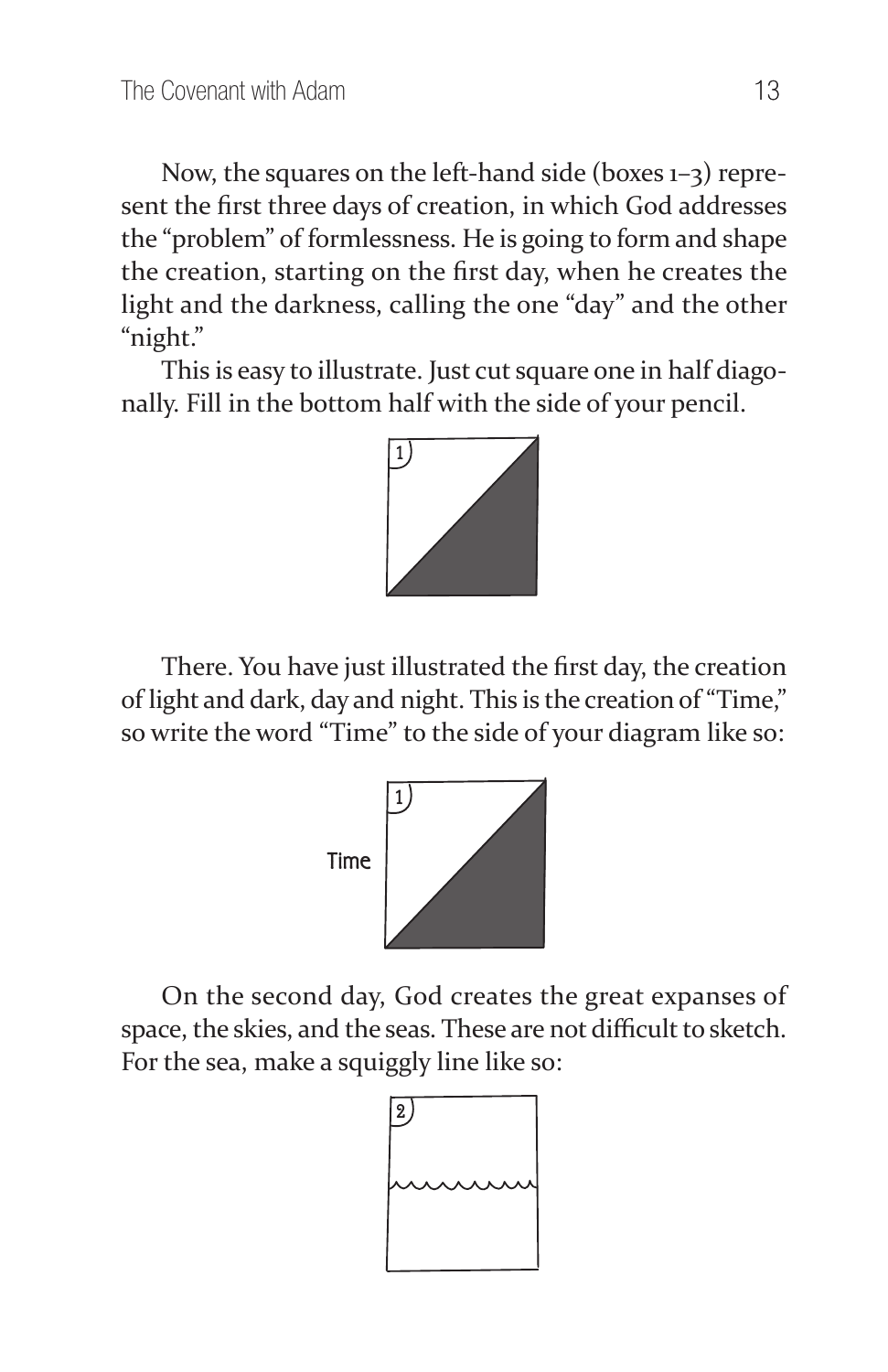And for the sky, a cloud or two will work:



God has now formed "Space," so write "Space" to the side like so:



On the third day, God creates the dry land and the vegetation. Let's make an island in the "sea" with a simple curve.



A tree and a few blades of grass will represent the vegetation.

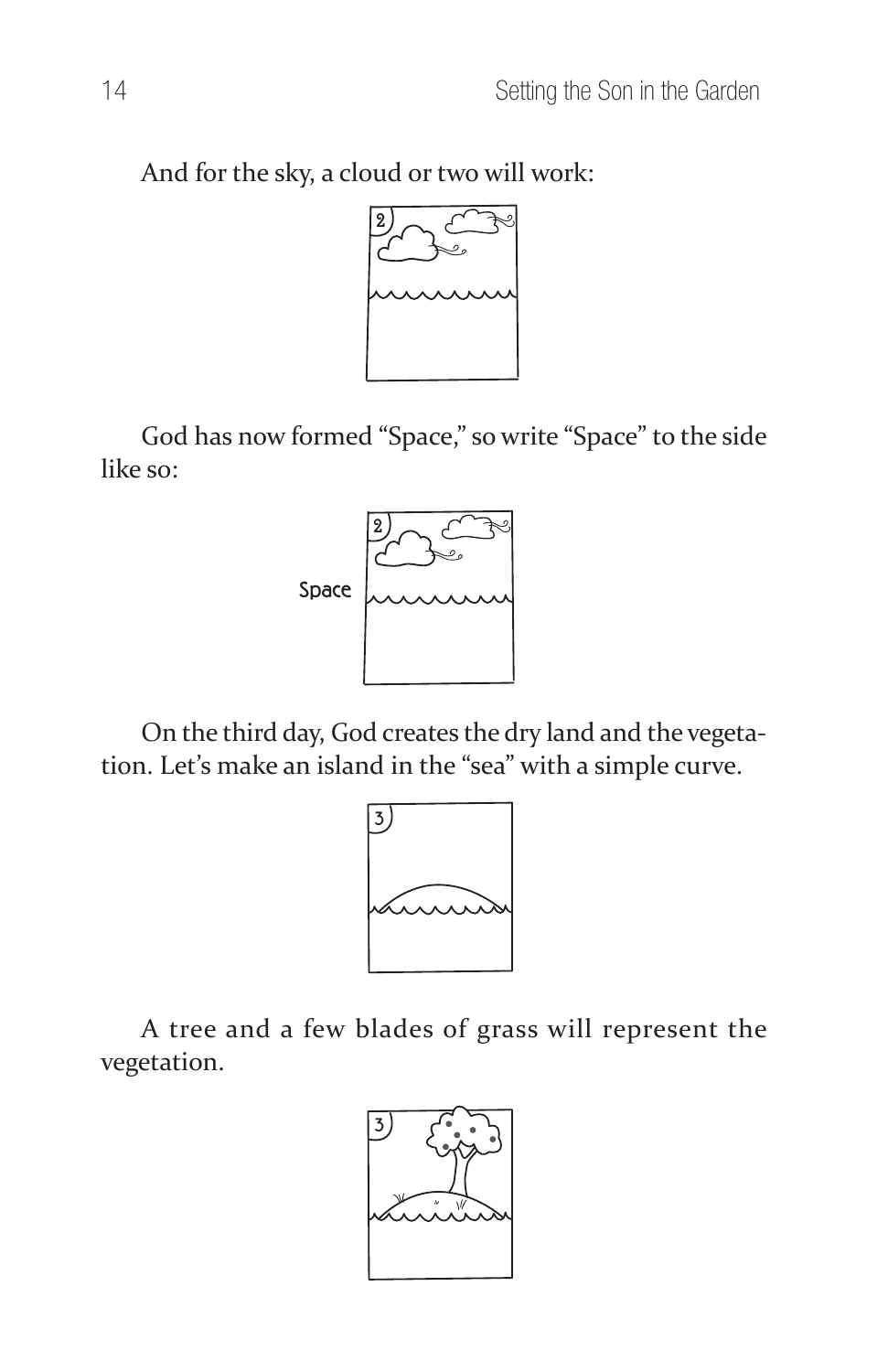Let's write "Habitat" to the side. The dry land and vegetation will provide a home for animals and eventually for humans.



At the end of the three days, God has solved the issue of "formlessness." The cosmos is formed, but it remains "bohu" or "empty." The next three days (days 4–6) address this issue.

First, the realm of "Time"—the day and night—is filled with inhabitants: the sun, moon, and stars. These are set in place to mark the passage of time and to indicate the "seasons," in Hebrew *mo'ed* ("Moe-AID"), which means specifically "liturgical seasons." In other words, the sun, moon, and stars mark the passage of time so people on earth will know when to worship. The sun and moon are there to tell you when to go to Mass!

The sun can be a simple circle with some radiating lines:

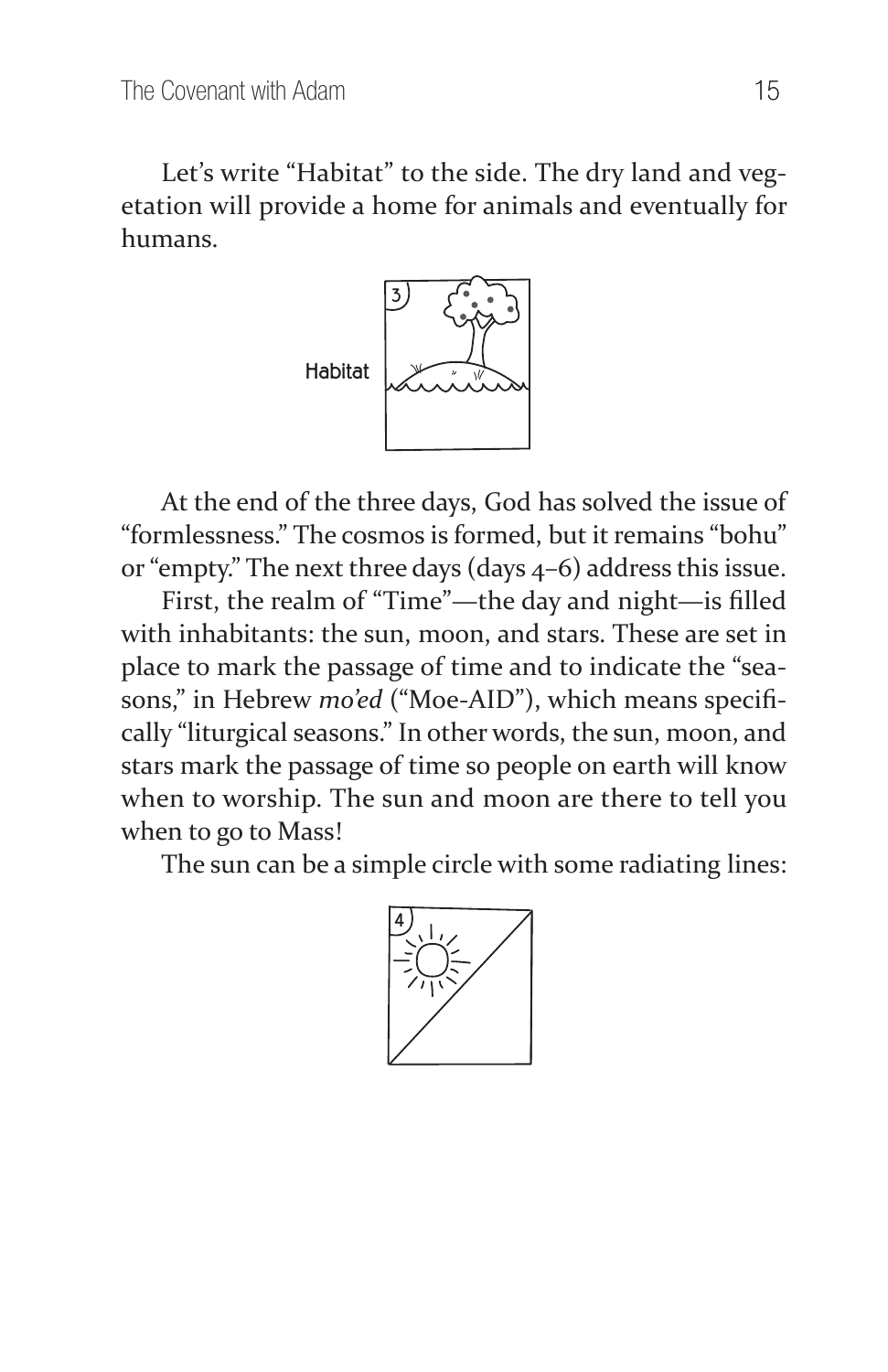The moon is a basic crescent, and the stars are easy enough to draw:



The realm of "Time" is now inhabited.

On the fifth day, God moves on to filling the great spaces with the birds and the fish. A few well-placed curves can serve as fish and fowl:



Just the "Habitat" remains now. On the sixth day, God makes the animals and man (Adam). For the animals, do the best you can. I like to make a snake and a giraffe. For Adam, a stick figure will do:

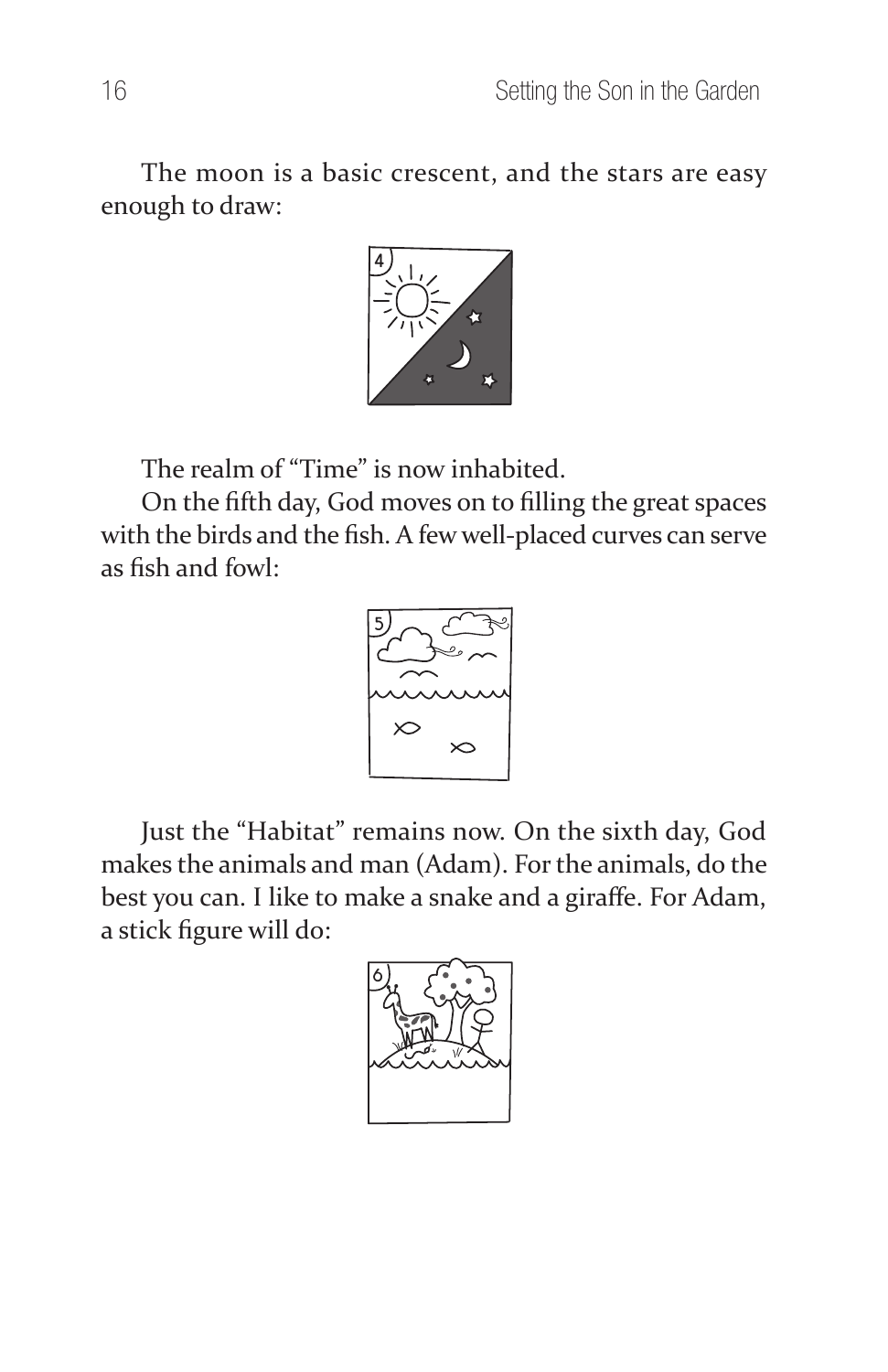Creation is almost complete—except for the climax, the "roof" on the whole building. That's the seventh day, the Sabbath, the day of rest and worship. Let's mark that by putting a roof on top:

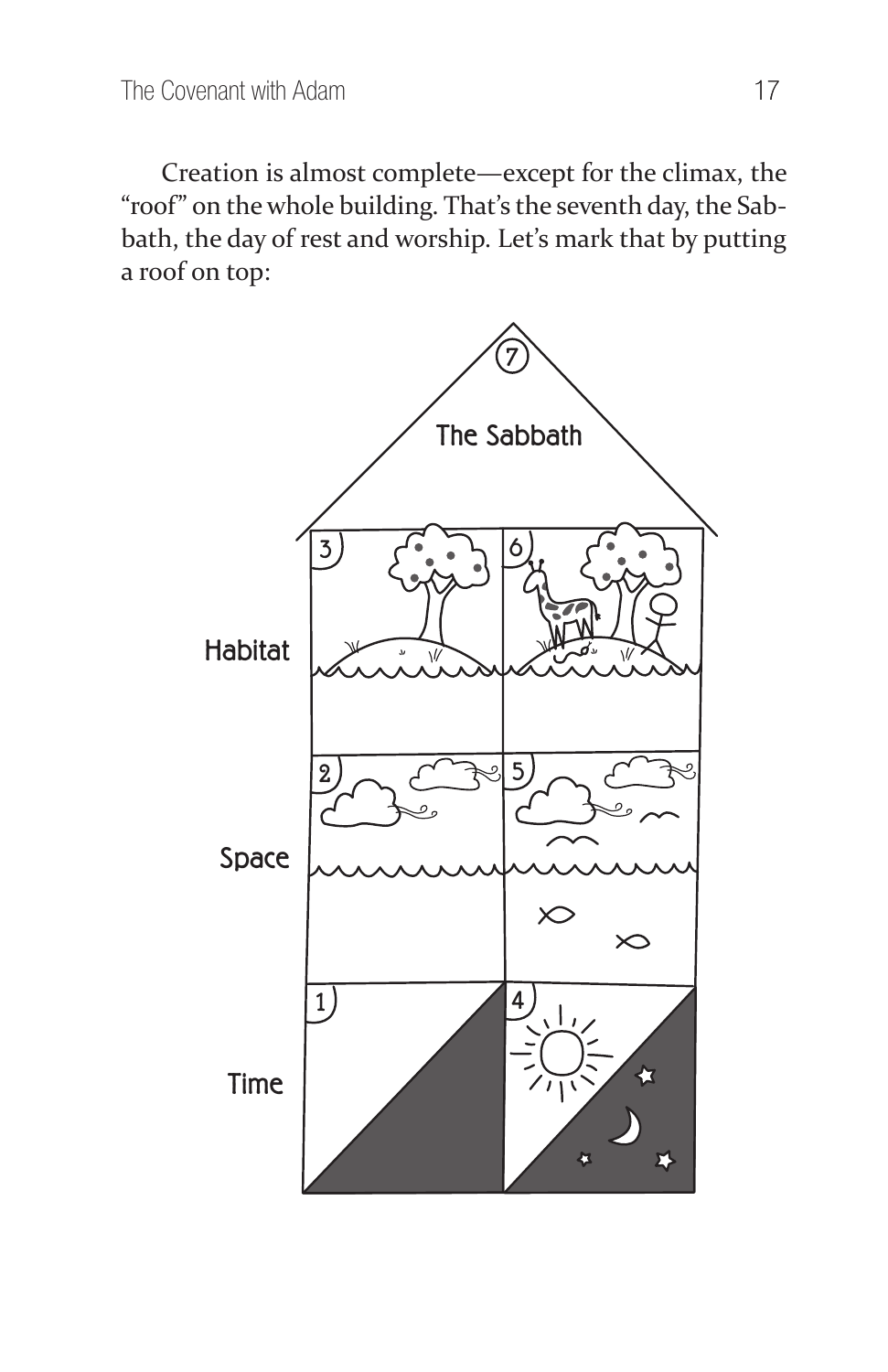The structure we've been building is a temple. As Christians, we mark a house of worship with a cross, so if you want to put a steeple and cross on the top, go ahead: